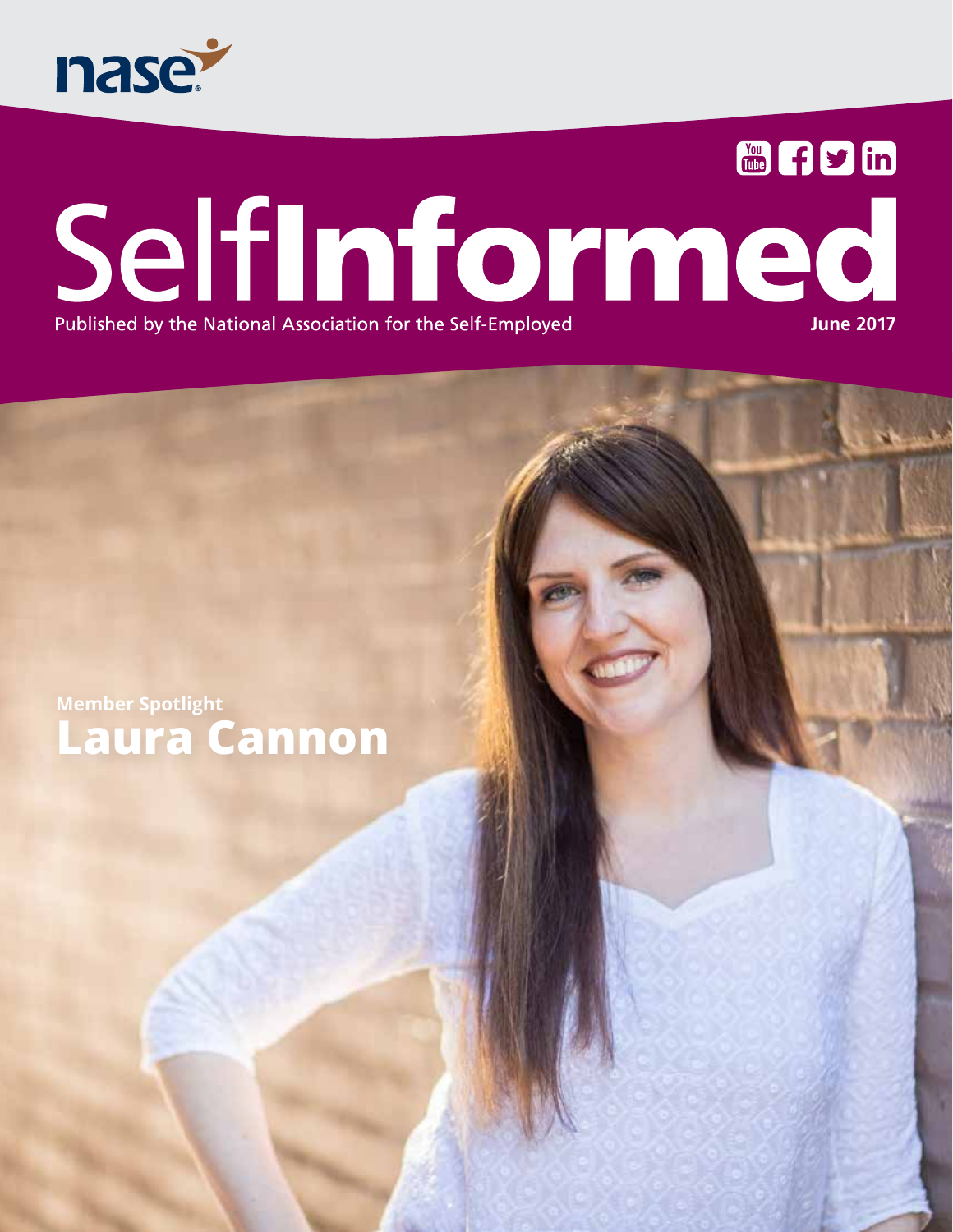# **MILLENNIALS IN THE MARKETPLACE**

**They are the largest living generation in the United States, with more than 75.4 million members according to U.S. Census data. Surveys peg their expected spending in 2017 at \$200 billion.** 

They are Millennials—Americans in the prime of their lives at ages 18-34, and a group often misunderstood by companies large and small. Some consider them slackers who never launch from their parents' homes because they don't want responsibility. Others misconstrue Millennial's active digital lives as meaning they struggle to make human connections.

But small businesses should avoid making too many assumptions about Millennials, experts say, and instead, spend time getting to know them as customers and potential new hires, to tap into their power as an economic force for their business.

"The millennial generation is fairly expansive," said Miriam Dushane, Managing Director, for Linium Recruiting in Albany, N.Y. "It touches on a lot of age groups."

Born between the years of 1981 and 1997, Millennials are not just single twenty-somethings hanging out at coffee shops, snowboarding and snap chatting. For example, it's estimated that 25% of Millennials have taken the plunge into parenthood.

"They are very individualistic. It's hard to identify them as a single, cohesive group," said marketing guru Pam Danziger, author of "Shops That POP!" and founder of Unity Marketing in Stevens, PA.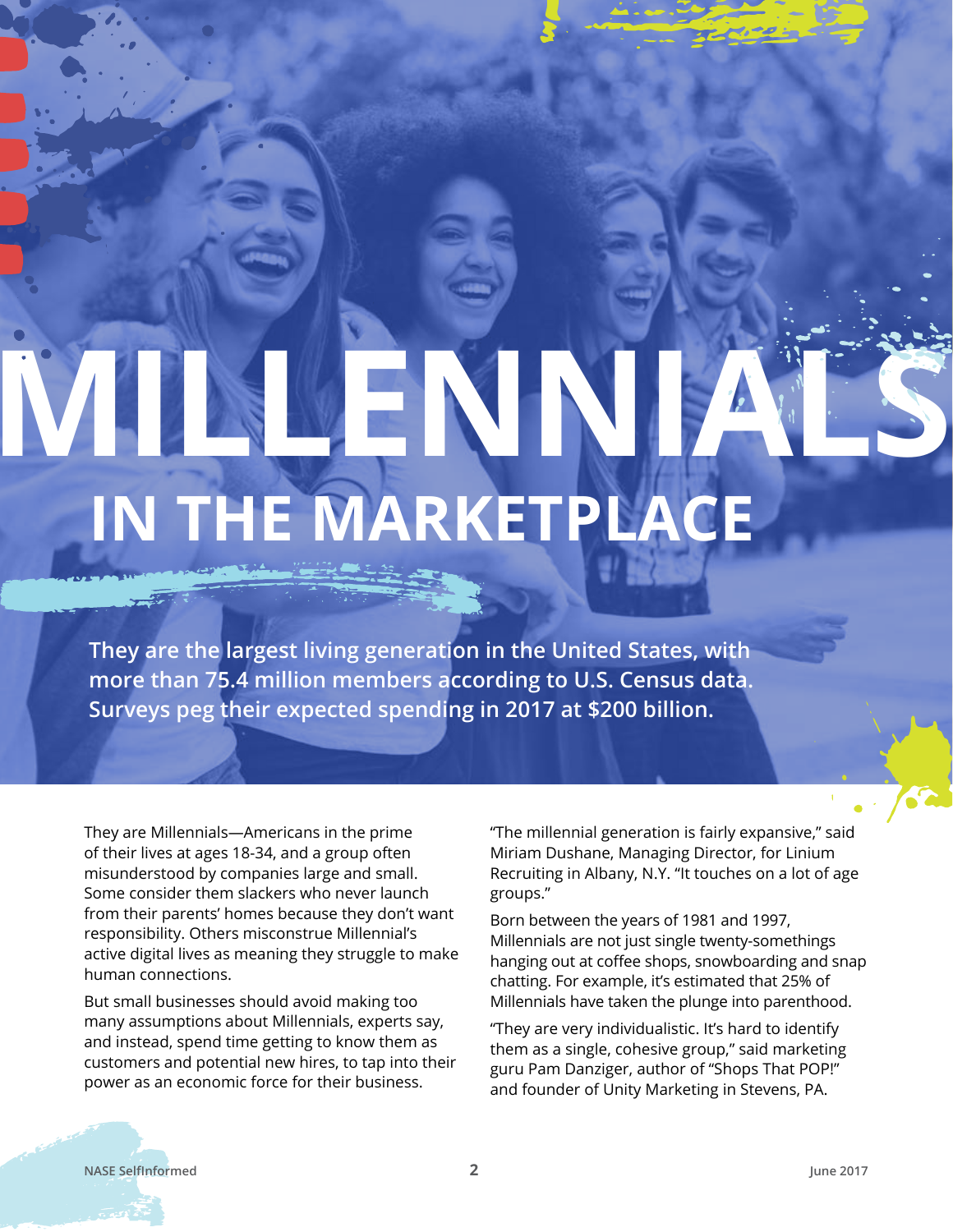"It used to be, from maybe early Baby Boomers and the World War II generation, that there were distinct life stages people went through at a specific age," Danziger said. "Today, ideas of life stage have expanded. We have women in their 40s having their first children. People are moving through life stages at a very individual timespan, so Millennials are a very nuanced generation."

For example, as much as they enjoy engaging with large corporate brands, Millennials are inclined to buy from small firms. In a survey of 5,000 consumers (released just before Small Business Week 2017), AT&T reported that while 59% of Millennials have never worked for a small business, approximately half are willing to pay more for a product or service to support a small business. This compared with 38% of Gen X respondents (age 35– 49) and 42% of boomer respondents (age 50–75).

Danziger believes this is one of the greatest myths entrepreneurs have about Millennials—that their propensity to shop on line with big e-tailers will herald the demise of the Main Street small business.

"Amazon is the online shopping category leader, and has the best handle on meeting the shopping needs of this generation," Danziger proposed. "Well, the fact is, Amazon is finding the need to open physical retail stores."

In her most recent white paper, "Small is the BIG Story in Retail," Danziger forecasts that "small, independent, local retail businesses" are primed for success. The key, she says, is delivering "new, different, personalized, specialized retailing experiences that no large national retailer can ever hope to achieve. Consumers today demand a true customer-centric retailing experience the way today's specialty independent retailers deliver it, by both necessity and design."

 Consumers today demand a true customer-centric retailing experience the way today's specialty independent retailers deliver it, by both necessity and design.

### **59%**

of Millennials have never worked for a small business, however…

**…approximately half are willing to pay more for a product or service to support a small business.**



How Millennials end up at a small business cash register, however can be distinct to their age and experience. With more and more consumers living their lives online, social media is typically the most cost effective means for small firms to reach this prized audience, and that means entrepreneurs need a strong online presence.

Deloitte Consulting LLP estimates that 47% of all Millennial consumers use social media during their shopping journey, compared to 19% percent of non-Millennials. Similarly, 37% of Millennial consumers spend more due to their use of digital, versus only 23% of non-Millennials.

Facebook claims that more than 65 million small businesses have a page on its platform, and that approximately 80% of its users follow at least one small business. However, Facebook has a smaller level of influence with Millennials than it has for older generations, according to Sprout Social, the Chicago-based digital marketing and communications software firm.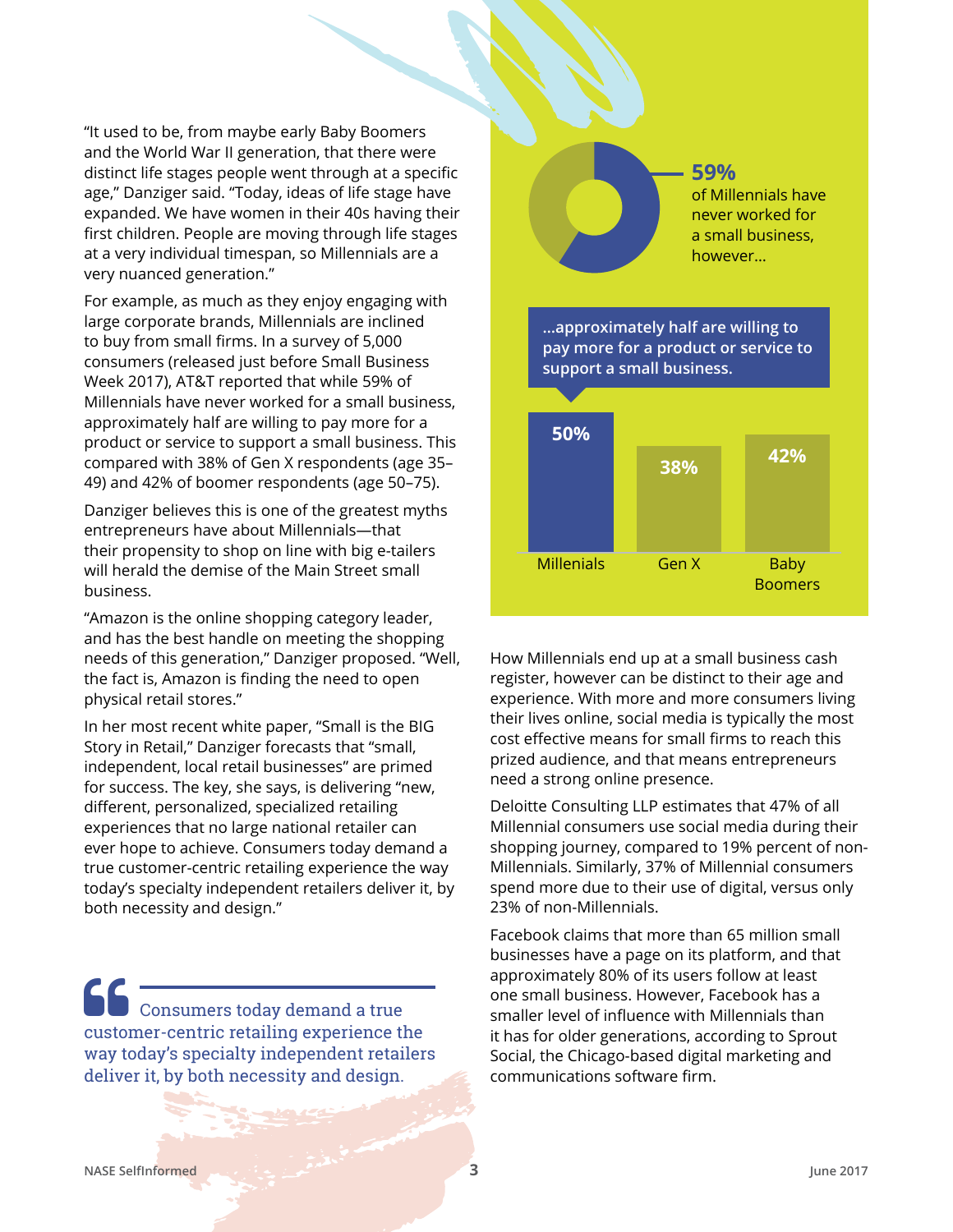A recent survey conducted for Sprout Social showed that while Facebook was the number one social media platform Millennials used (33%), younger Millennials (18-24) identified Instagram as their favorite social media platform (25%), followed closely by Facebook and Snapchat (24.4% and 23.3% respectively). In comparison, about 65% of Gen Xers and Baby Boomers cited Facebook as their number one social media platform in the Sprout Social survey, which reached 1,000 Millennials, Gen Xers and Baby Boomers online this January.

"Just as we were following celebrities ten years ago, Millennials are following people you might not view as a conventional celebrity," said Stephanie Abrams Cartin, CEO at SocialFly, a New York-based social media and influencer marketing agency.

Cartin noted how Emily Schuman, of Cupcakes and Cashmere fame, has nearly 400,000 followers on Instagram, tracking her every post, review and endorsement.

Deloitte recommends that "retailers should look for ways to 'influence the influencers' through their marketing campaigns. This channel offers an opportunity to build and maintain trust."

While many entrepreneurs today build their word-of-mouth marketing online, Danziger says entrepreneurs should first look at their existing clientele. "Word of mouth from your current

 Word of mouth from your current customers is the number one, most effective way of marketing to Millennials

customers is the number one, most effective way of marketing to Millennials," Danziger said.

She believes that they likely are gaining more endorsements and sales from good old fashion peer-to-peer communications that are driven by great customer service and unique service and product offerings.

"Good customer service isn't strong enough. You have to do something extraordinary your Millennial customers don't get somewhere else," Danziger said.

Entrepreneurs should also look to tap into Millennials innate curiosity, she said. "We humans are curious by nature. We are compelled to satisfy that curiosity. Your business model should introduce mystery to the shopping or dining experience, in everything from your storefront, to how you merchandise. The curiosity factor is one the retailer needs to figure out more."

"So many stores follow a similar blueprint. A coffee shop or pub, you know what it is going to look like. If you can make a coffee shop look like a fashion

### **Generational Facebook Usage 33%** Millennials **24%** Younger Millennials (18-24) **65%** Gen Xers **65%** Baby Boomers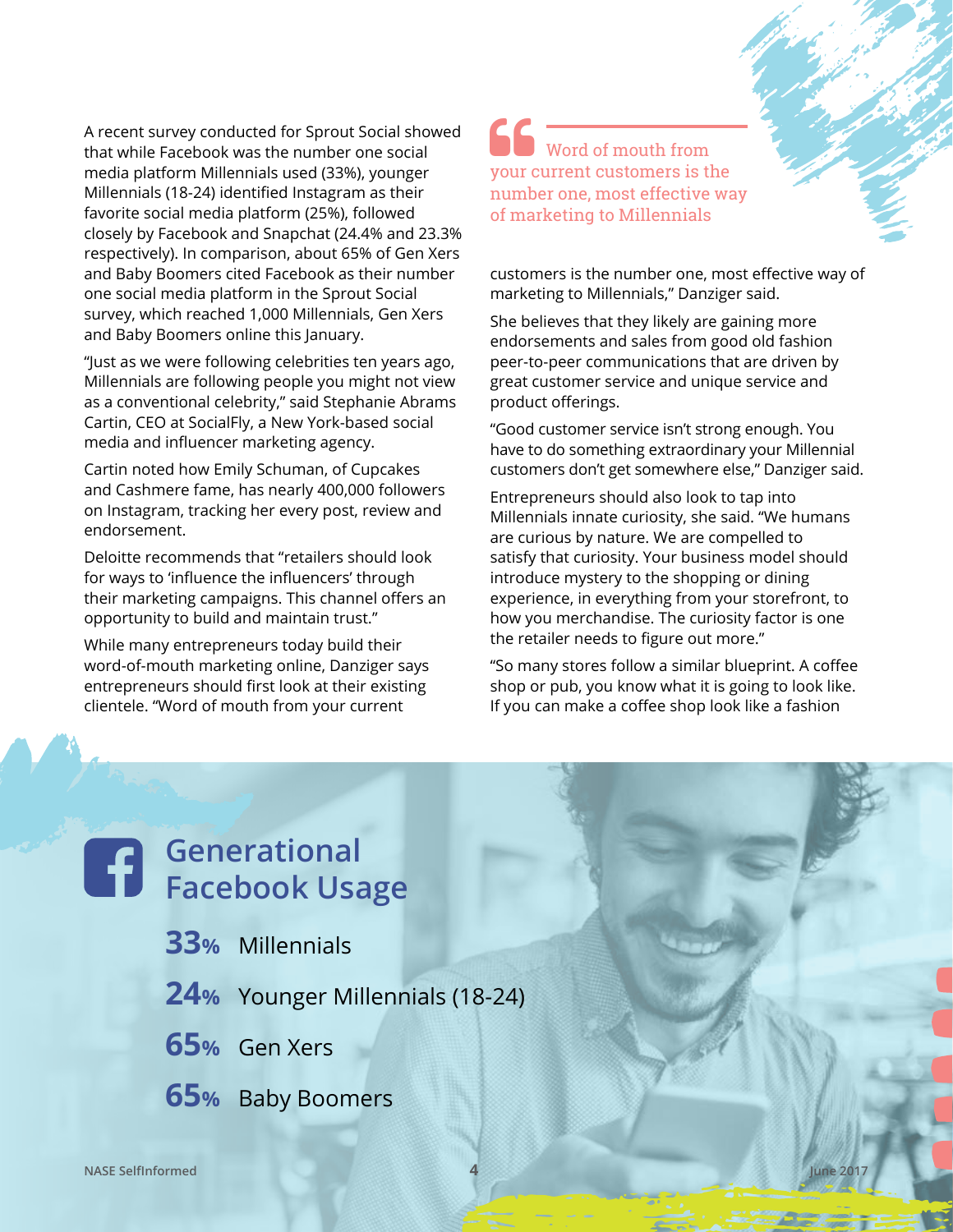store, create that box of expectations around a different kind of idea, you can stand out."

Danziger likes Doyle and Doyle, a jewelry store in New York City's meatpacking district, as an example of what she is describing. "In the typical jewelry store, you go in and there are lots of cases, and the jewelry is displayed under glass. Doyle and Doyle puts all their jewelry on the wall, in a frame behind glass. It's displayed like a piece of art. Those are the kinds of things you can do. Change things up to stimulate and invite people in. There is the pursuit of merchandise, or the imagination of experience."

Finally, she suggested, a small business can also generate more analog word-of-mouth marketing by simply hiring millennials. "That's very important," Danziger said.

### **Don't sell. Tell a Story**

According to Sprout Social and other experts, 59% of Millennials tend to follow a brand on social media before they purchase a product from them, with one third of Millennials engaging with a brand each month. (In comparison, only 14% of Baby Boomers regularly interact with a brand online.)

To attract Millennial spending, small businesses should be using their social media platforms to entertain and inform potential customers, Cartin said. In fact, Sprout Social says 42% of Millennials follow brands to obtain information about their products and services, while 38% follow brands for entertainment value.

Interestingly, 58% of Gen X consumers are looking for deals and promotions, and another 41% are following a brand for contests. Baby Boomers are looking for a mix of deals and promotion (60%) and information (53%).

But if small business owners are going to drive sales through social media marketing, they need to be active and authentic, say experts. This means listening to your customers online, and building emotional connections.

Said Cartin: "With social media, it's all about story telling—creating your brand through real experiences."

Another key for attracting Millennials is cause marketing. More than nine in ten Millennials told Cone Communications that they will switch brands 66 with social media, it's all about story telling—creating your brand through real experiences.

to one associated to a good cause. According to the 2015 Cone Communications Millennial Corporate Social Responsibility (CSR) Study, Millennials are "prepared to make personal sacrifices to make an impact on issues they care about—whether that's paying more for a product (70% vs. 66% U.S. average), sharing products rather than buying (66% vs. 56% U.S. average).

"Millennials tend to want to buy products and services where they can give back. It's the reason why so many companies are popping up with cause marketing campaigns," said Cartin at SocialFly.

Cartin cited New York-based Bombas, an online sock retailer. For every pair of socks Bombas sells, they donate a pair of socks to a homeless shelter. "Millennials want to know that not only are they getting something for themselves, they're making a difference," Cartin said.

### **What attracts Millennial shoppers, also attracts Millennial employees**

At the same time that Millennials are impacting the small business cash register, they're also reshaping the small business workplace. By 2020, PwC estimates, 50% of the workforce will be Millennials, and how small business owners adapt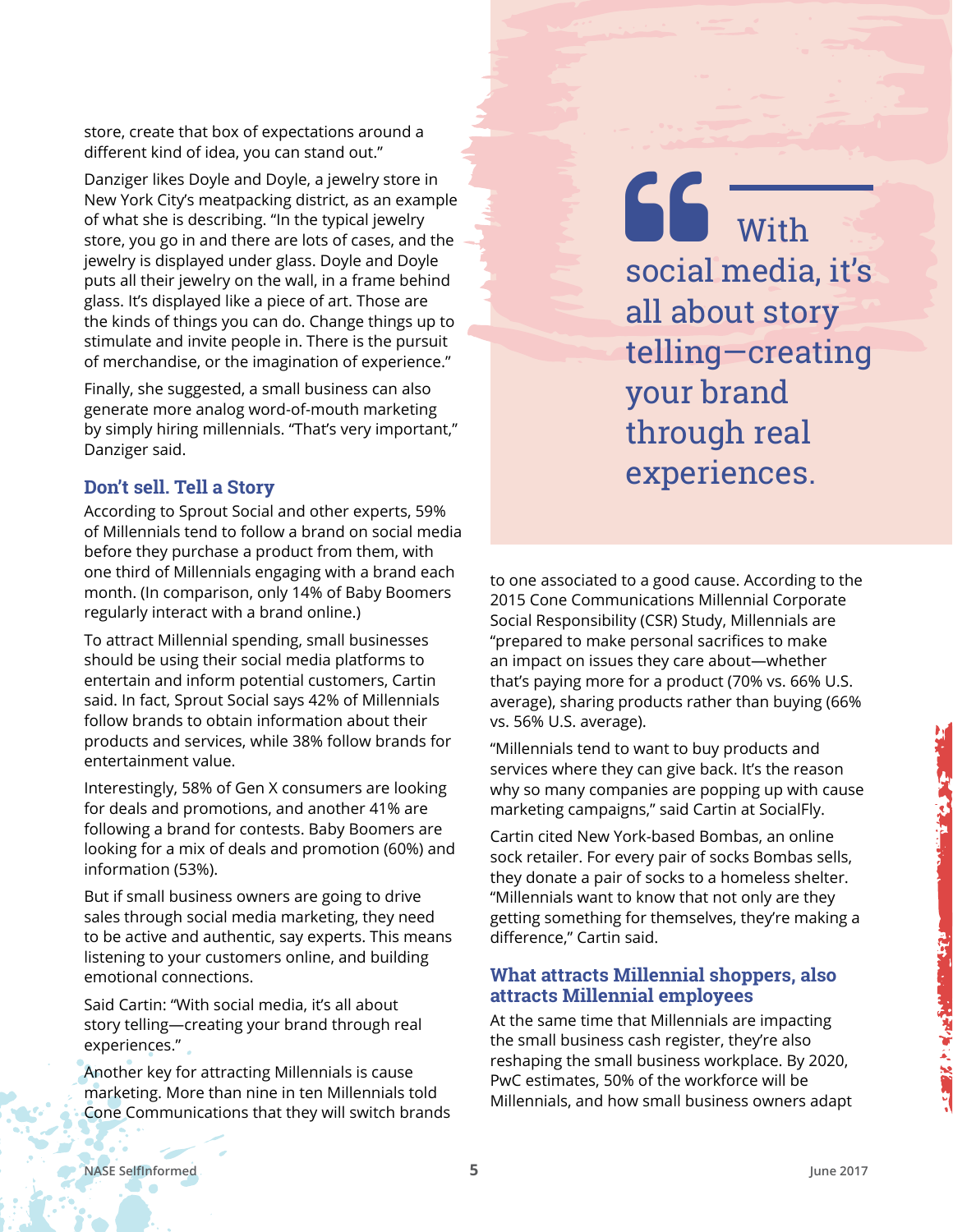### **62%**

**of Millennials said they were willing to take a pay cut to work for a responsible company**

to this generation's wants and needs could very well impact their business' success.

The first thing entrepreneurs should be aware of is that they are more attractive to Millennials if their values sync with this generation's values. In the 2015 Cone Communications CSR study, 62% of Millennials said they were willing to take a pay cut to work for a responsible company (vs. 56% of the overall U.S. workforce).

Also important to Millennials is a company that will provide them with fulfilling work, the opportunity to have an impact on their employer, and a company that will help them grow personally and professionally.

Dushane's Albany recruiting firm works extensively with educators, technology schools and high-tech firms to recruit employees. She finds that "money isn't the ultimate factor" for Millennials. "They want meaningful experiences, the ability to continue to learn, though not necessarily to proceed in traditional professional development," Dushane said.

Cartin at Social Fly finds differences between Millennials who have recently graduated from college, and those who have been in the workplace for a few years.

"When we hire directly out of college, it's harder to keep them for a longer period of time. For them, we are constantly talking about career advancement. They want to get to the next thing quickly. They

want to move as fast as possible. But if someone is 3-5 years out of school, they have seen what it is like to work elsewhere, they fall in love with the environment, and they collaborate more with us on their development."

Dushane agreed with Cartin. "I've met Millennials who get out of college, and expect to be a manager or higher. But there are others who simply want a fair wage and a chance to continuously learn and improve themselves. If you give them the meaningful experiences, they're much less interested in growing through the ranks quickly."

At Movable Ink, a New York City software company that provides dynamic email marketing campaigns to large firms, 87% of their employees are Millennials. Alyssa DiGirolamo, who works directly with the company's executives, said the question that Millennials ask the most is

"What's the room for growth in this position?"

But growth isn't "solely defined by internal mobility," she said. "It's more about what they can learn and accomplish in the next 365 days to become a more well-rounded professional. Giving them exposure to all facets of the business and providing support for their career goals, facilitates their development. By not keeping employees in a "box," this allows people to learn and understand what they are really excited about and for us to move them around, whether it's client service, product, marketing or sales."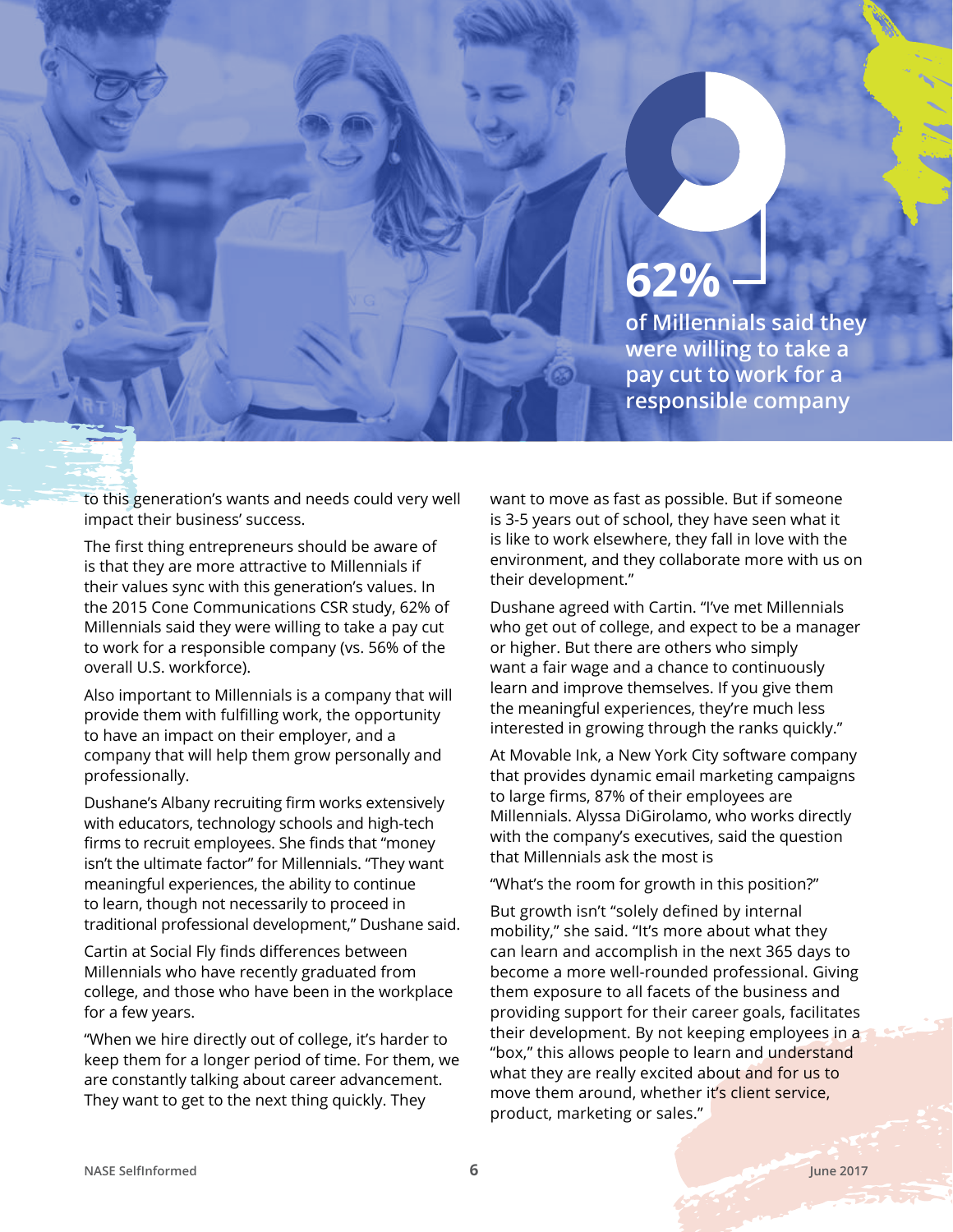### $66$  Millennials are a great generation because they are more tech savvy, globally aware.

Millennials will determine if you are the right employer for them the same way they will research you as a customer—online. This means entrepreneurs need to actively curate their image as an employer.

Dushane advises entrepreneurs to Google themselves and their companies before embarking on recruiting. "What does your brand look like online?" she asked. To attract Millennials, "align your values with your Facebook, LinkedIn, Twitter presence. You need to be very vocal and visual in the community. What are the cool things that go on in your company? Market your social awareness."

All of Social Fly's 16 employees are Millennials, including co-founders Cartin and Courtney Spritzer. Millennials regularly communicate with Cartin and her company through social media long before

they apply for a job. "They will reach out to us on Instagram, Twitter, engage with our content. Then, one day, they will send us a direct message asking if we're hiring?"

"So we use our social accounts to recruit. We're posting about what we are doing in the office, the fun we have at work here."

Movable Ink uses a balance of technology and good old fashioned networking to recruit Millennials.

"Equally as important is to have outstanding recruiters on your team who are incredibly skillful at uncovering great talent, particularly those passive candidates who may not have otherwise applied. You can't underestimate the value of referrals and empowering current employees to build and utilize their networks. It's a great testament when employees refer other people because they love where they work.

Ultimately, Dushane said, today's entrepreneur has to shed their assumptions about Millennials and embrace the possibility that hiring from this generation could be a fulfilling experience.

"Millennials are a great generation because they are more tech savvy, globally aware. We can build good employees for the future, but we have to embrace our differences and learn from each other. Just be open-minded about Millennials. They can teach you a lot."

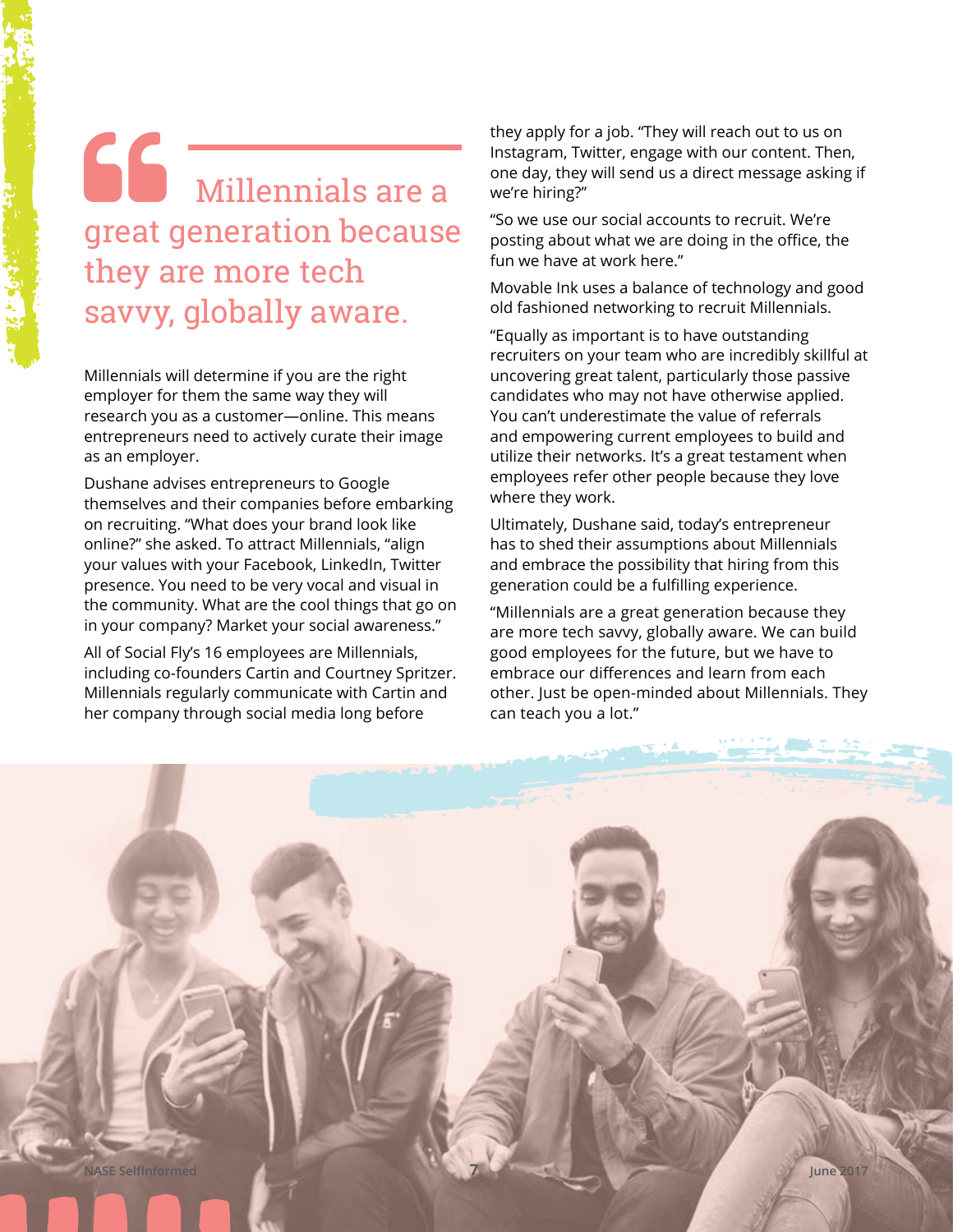# **Ask the Expert**

### **Solar Eclipse**

The vast majority of tax questions that we get from NASE members come to us in March and April, and then another set maybe in early October for the truly gifted procrastinators. That probably sounds reasonable since most people try their best NOT to think about taxes unless they are actually sitting down to do the annual tax return.

The aversion to Tax Talk is no more evident than in the summer months when it is much more fun to talk about water skiing and boating, sitting by the pool, and cooking out on the grill. Even you have filed an extension on last year's tax return and won't think about that again until October, the summer is no time for taxes. You might even hear some small business owners say, "I promise to think about taxes when the sun is dark at noon time."

Well…This is your year. You have probably already heard that the continental United States will experience a total eclipse of the sun from the west coast all the

way to the east coast on August 21<sup>st</sup>. What you may not have heard is that the moon's shadow representing the effects of the eclipse will cross from coast to coast in about one hour and forty minutes. Today, I am asking you to spend that same amount of time this summer, only about one hour and forty minutes, any time you choose, thinking about taxes.

Take out last year's tax return and compare those numbers to how your year is going so far. Is your income higher? Or is you income lower? Are your deductible expenses about the same? Up? Down? Do a little bit of math and take some stock of how your tax position may be affected for 2017. Make sure you are setting enough aside for Uncle Sam so that next April will more easily lead to May flowers.

Moe importantly, take some time to think about new tax savings ideas. Consider finally hiring your child to help in the business. Check out **[NASE.org/](http://www.NASE.org/HireYourKid) [HireYourKid](http://www.NASE.org/HireYourKid)** for more detail and

help in evaluating your situation. If you expect to have significant medical bills this year consider your options for utilizing a Health Reimbursement Arrangement or HRA 105 Plan. Think about investing in your future by considering a retirement plan contribution, not only putting aside money for Uncle Sam but also setting aside money for yourself.

Remember that most tax saving opportunities end with the New Year's Eve party. If you only think about taxes during March and April while actually completing your tax return, it will be too late to be creative. Spend some time this summer thinking about taxes and reading about new and creative opportunities and maybe, just maybe, the sun will be even brighter after the eclipse.

As always, don't forget that you are not alone. Bookmark our website at **[NASE.org](http://www.NASE.org)** as well as the IRS website at **[IRS.gov](http://www.IRS.gov)** you will always be able to find the help you need.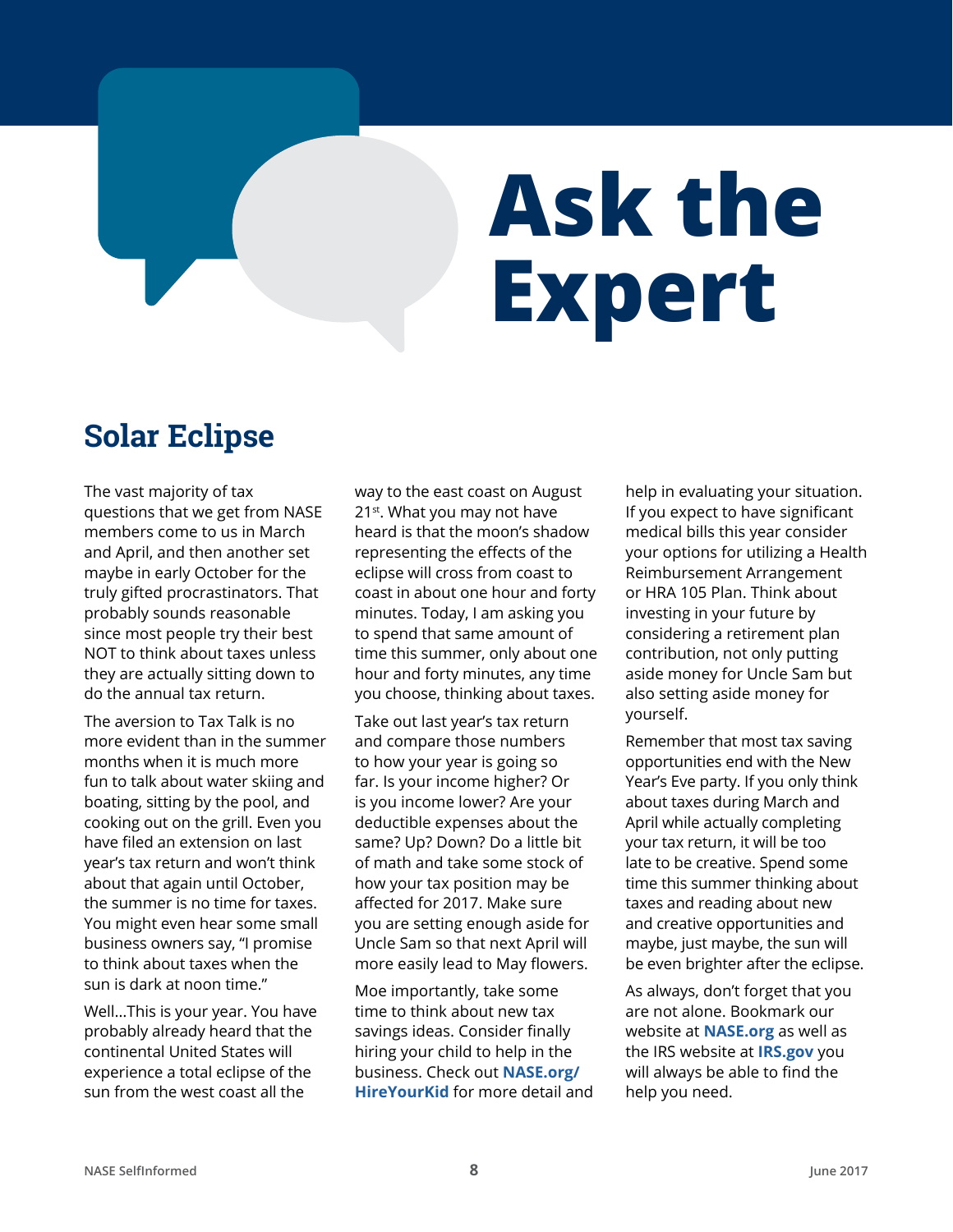### nase New Member Benefits

Visit **[NASE.org](http://www.NASE.org)** to learn more about the following benefits!



### **[OFFICE DEPOT AND OFFICEMAX](http://www.nase.org/Membership/Benefits/Office_Depot.aspx)**

NASE Members can save up to 80% on over 93,000 products. Great for your printing, hardware, software and all of your office supply needs. Shop online or in any Office Depot or OfficeMax store. Enjoy FREE next-day delivery when online orders over \$50 are placed.

**Program Benefits Include:**

- Up to 80% off preferred products
- 93,000 products discounted below retail price
- FREE next-day delivery on online orders over \$50 (excludes furniture)
- Conveniently shop online or visit one of our local stores
- **Exclusive low printing costs**
- 100% satisfaction guaranteed

### **THE NASE MEMBER DIRECTORY IS NOW [NEXTBIZTHING.COM!](http://www.NextBizThing.com)**



**New!**

Just as before, your listing is free with your NASE membership! Be sure that you access the directory, request a new password and update your listing. You can also upload your logo, profile picture, create photo albums, promote your listing via social media, offer coupons and get free leads.

**EXCLUSIVE PRICING ON ORLANDO HOTELS & VACATION HOMES!**

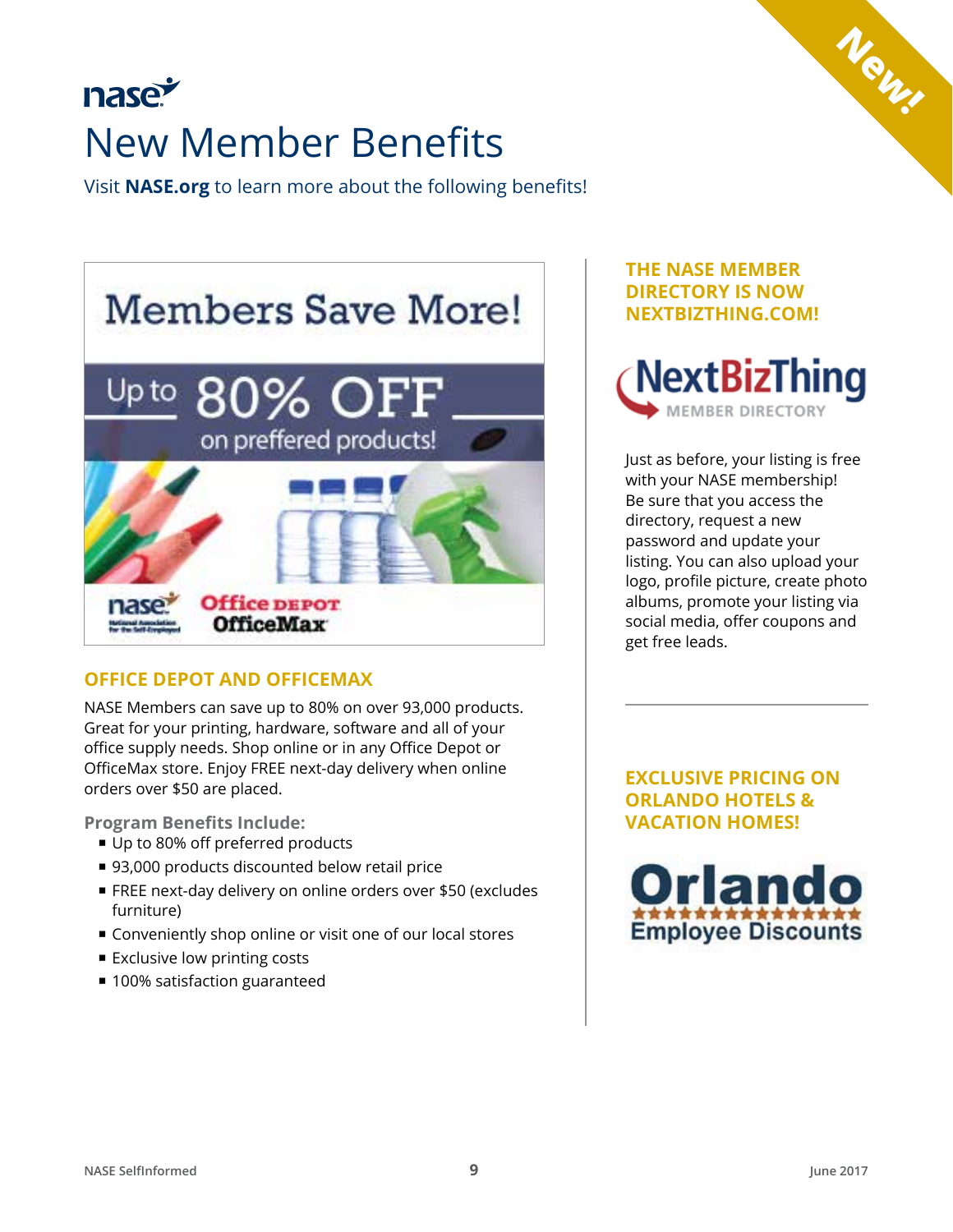### nase New Member Benefits

Visit **[NASE.org](http://www.NASE.org)** to learn more about the following benefits!

### **Q[UARTERLY TAXES ARE DUE JUNE 15TH](https://selfemployed.intuit.com/nase?utm_source=nase&cid=par_nase_US_aff_QBSE)!**



Taxes aren't fun, but paying throughout the year can help you avoid unwelcome surprises in April. The NASE has partnered with our friends at Intuit to help you calculate quarterly and year-round taxes with the QuickBooks Self-Employed app.

Try QuickBooks Self Employed free for 30 days. **[Click here to get started!](https://selfemployed.intuit.com/nase?utm_source=nase&cid=par_nase_US_aff_QBSE)**

### **BROAD FINANCIAL SPECIALIZES IN SELF-DIRECTED IRAS AND SOLO 401(K)S.**

**New!**



The Entrepreneur's Ultimate Retirement Solution

Broad Financial is a NASE preferred partner and a market leader (A+ rated by the BBB and sister company with Madison Trust—a regulated South Dakota chartered Trust Company) in the formation of retirement plans specifically for the self-employed.

**[Click here for more info](https://www.broadfinancial.com/welcome-nase-members-4/)**

### **EXCLUSIVE SAVINGS ON THOUSANDS OF HOTELS!**

### **SAVE UP TO 55% ON HOTELS**

Over 400,000 hotels worldwide. Most reservations cancellable. 24/7 dedicated concierge.

mmmm



### **SEARCH HOTELS**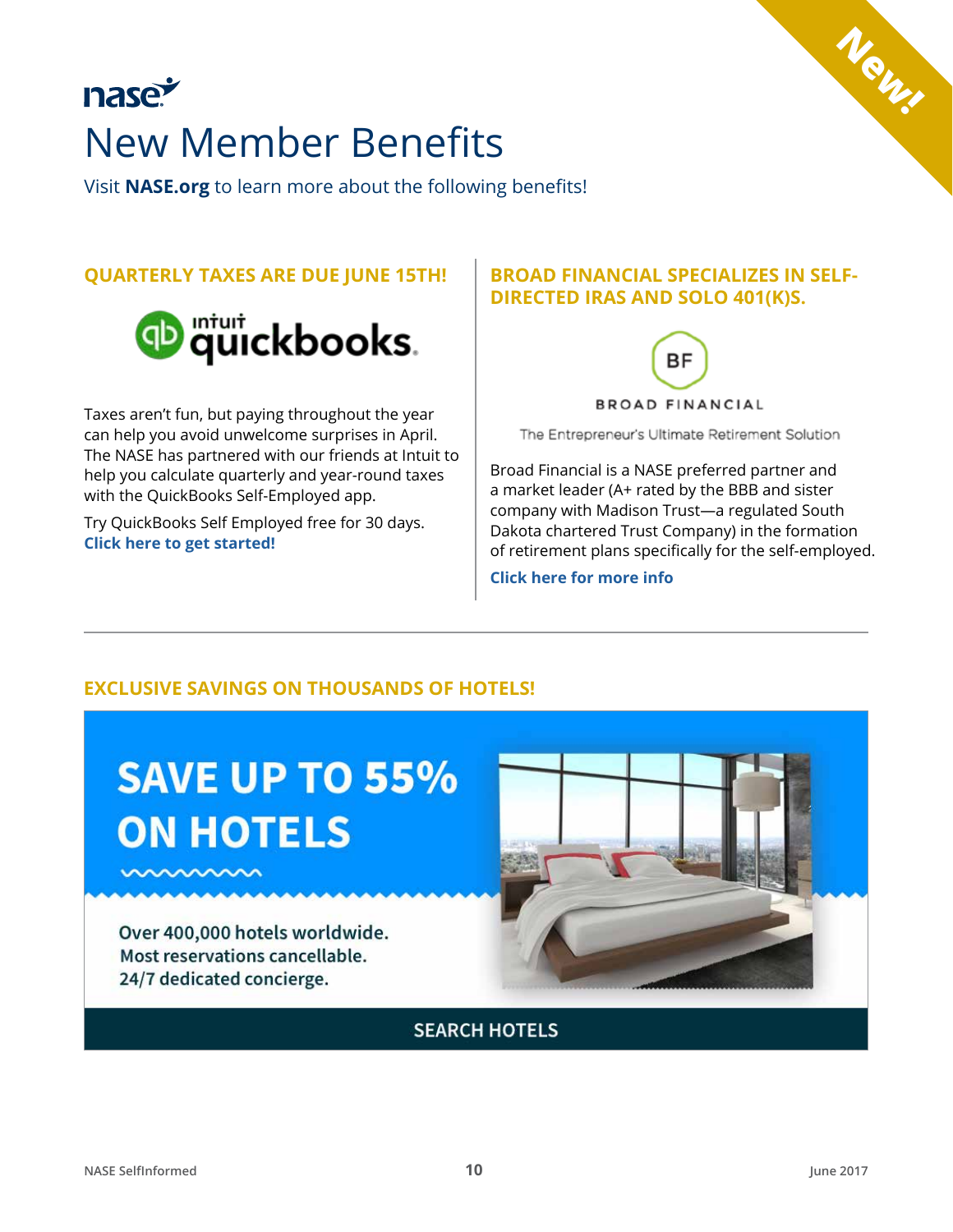### **Member Spotlight**



### **Loving Self-Employment**

Rev. Laura C. Cannon is the owner and founder of **[Ceremony Officiants™](http://ceremonyofficiants.com/)** located in Ellicott City, Maryland and does business in seven states in the Mid-Atlantic region. Her company has provided wedding officiants for over 10 years, and happily works with couples from all backgrounds. After a student asked her to perform the ceremony at her wedding, Laura knew she found her calling.

#### **When and why did you join the NASE?**

I joined NASE in 2014 after feeling really alone in the world of entrepreneurship. As a self-employed person, you often don't get to have the same camaraderie with other people as you would in an office setting. I thought that NASE would be a great way to meet others who intimately understood the unique challenges and joys of self-employment and the benefits are great.

#### **When and why did you start your business?**

I started my current company in 2003 when a student of mine asked me to officiate her wedding. It turned out that performing her ceremony was a pivotal moment for me and one of the best experiences of my life. I felt totally invigorated and like I was following a deeper calling. It must have showed, because after the ceremony the caterer working the event came up to me and told me it was the best ceremony he had ever seen and asked me for some of my business cards. I replied immediately with, "I am out of cards but I'd love to take your address and mail you some!" Needless to say, I went home, designed a logo, had cards printed, and started officiating weddings on the weekend while still working my full-time job. As the business grew, I knew I had to take the leap and leave the security of my full-time job in higher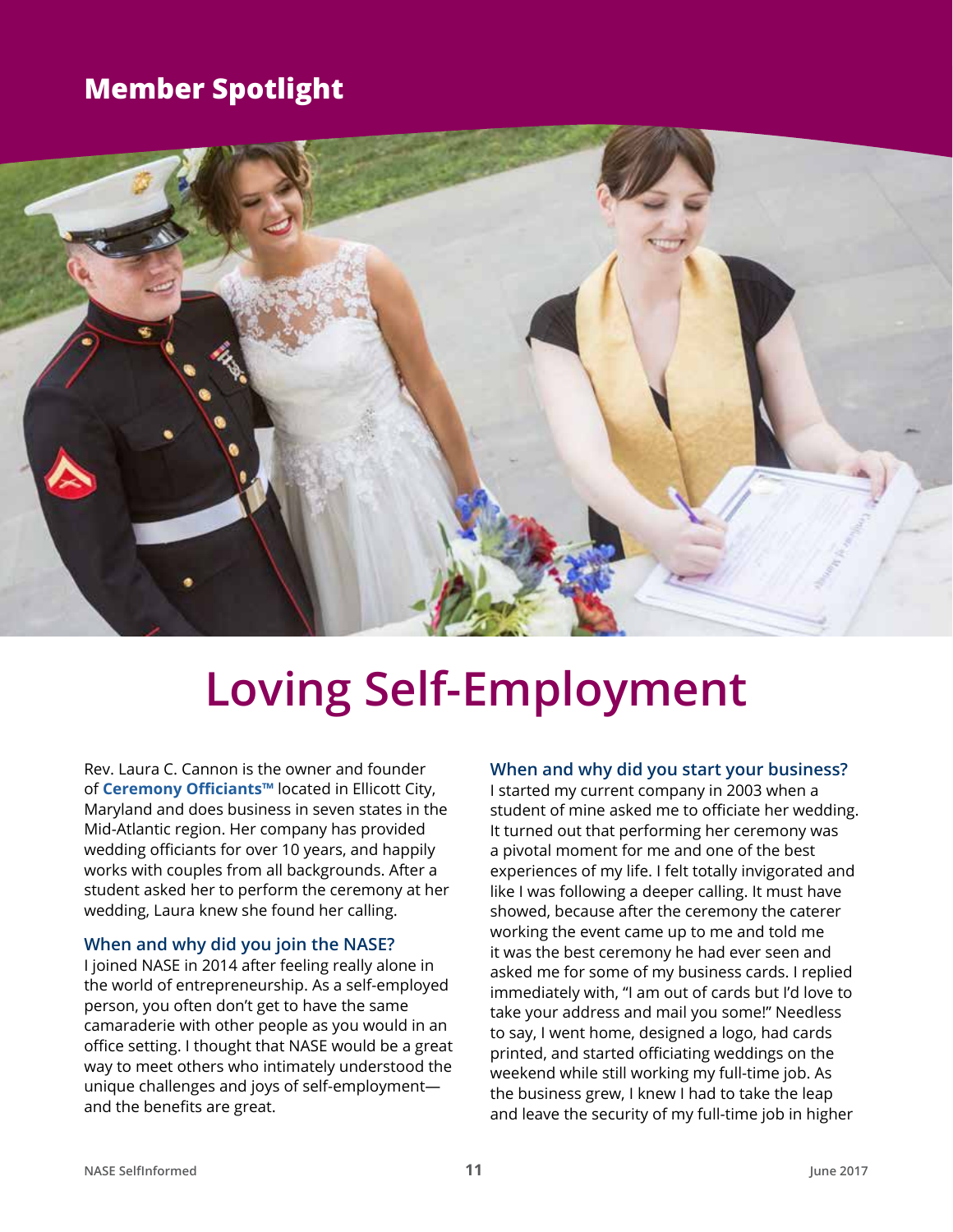education and really give the officiating business my attention and energy full-time. In 2010 I left the day job behind, and never looked back.

#### **What challenges have you faced in your business?**

The biggest challenge I faced was knowing when it was time to let my full-time job go and devote all of my resources to my own company. I don't think you can be a self-employed person without being a risktaker, but I prefer taking calculated risks. I overcame this challenge by realizing that I was never going to "know" when the right time to do it was, likely because there was no "right time."

Instead, I made the very practical decision to create an exit plan. I decided how much money I would need to save from my full-time job to give me a one-year cushion while I made the leap. As soon as I knew that the financial stability was mostly there,

I put in my notice. At the time, I told myself that if it didn't work out, I could always go back to working for someone else and I would have gained a ton of skills. It's been 6 years, and thankfully I've enjoyed a lot of success—I love being an entrepreneur so much I don't even know if I could go back.

### **How do you market your business?**

I market my business in many different ways: networking with other vendors in my industry, advertising on industry websites, online and print advertising, wedding showcases (trade shows), writing for industry publications, speaking at industry conferences, word of mouth, and personal referrals.

#### **Do you have any employees?**

Right now it's just me and a part-time office assistant, and I'm able to hire contractors to fill in the functions that I don't love or don't have enough time for—like bookkeeping! As my businesses continue to expand, I foresee that adding dedicated staff will be necessary. For now, I've been able to manage it myself and leverage technology to build a very lean, efficient operation.

#### **What's your schedule like, what's a typical day for you?**

Flexible! I am not only a solopreneur but I am the mother of a very active 3-year old daughter. I have an office in my home so I'm able to let my day flow organically, but every day I do have some things that are non-negotiables. For example, I have a dedicated spiritual practice that starts every morning with a routine of yoga, meditation, gratitude affirmations and spiritual reading. Each work day varies depending on my responsibilities that day—I could be writing, public speaking, officiating a wedding, working on a project, volunteering at hospice, managing clients, consulting entrepreneurs, or heading to the playground with my daughter.

Most evenings I end up working in my office until well past midnight. I've always been a "night owl" and I find that I'm the most productive when I'm not distracted by incoming calls, texts, and emails. When everyone else goes to bed, I get things done. Ultimately, my key ingredient is space—I like to make sure I have a lot of unstructured time so I can answer the call of whatever that day brings.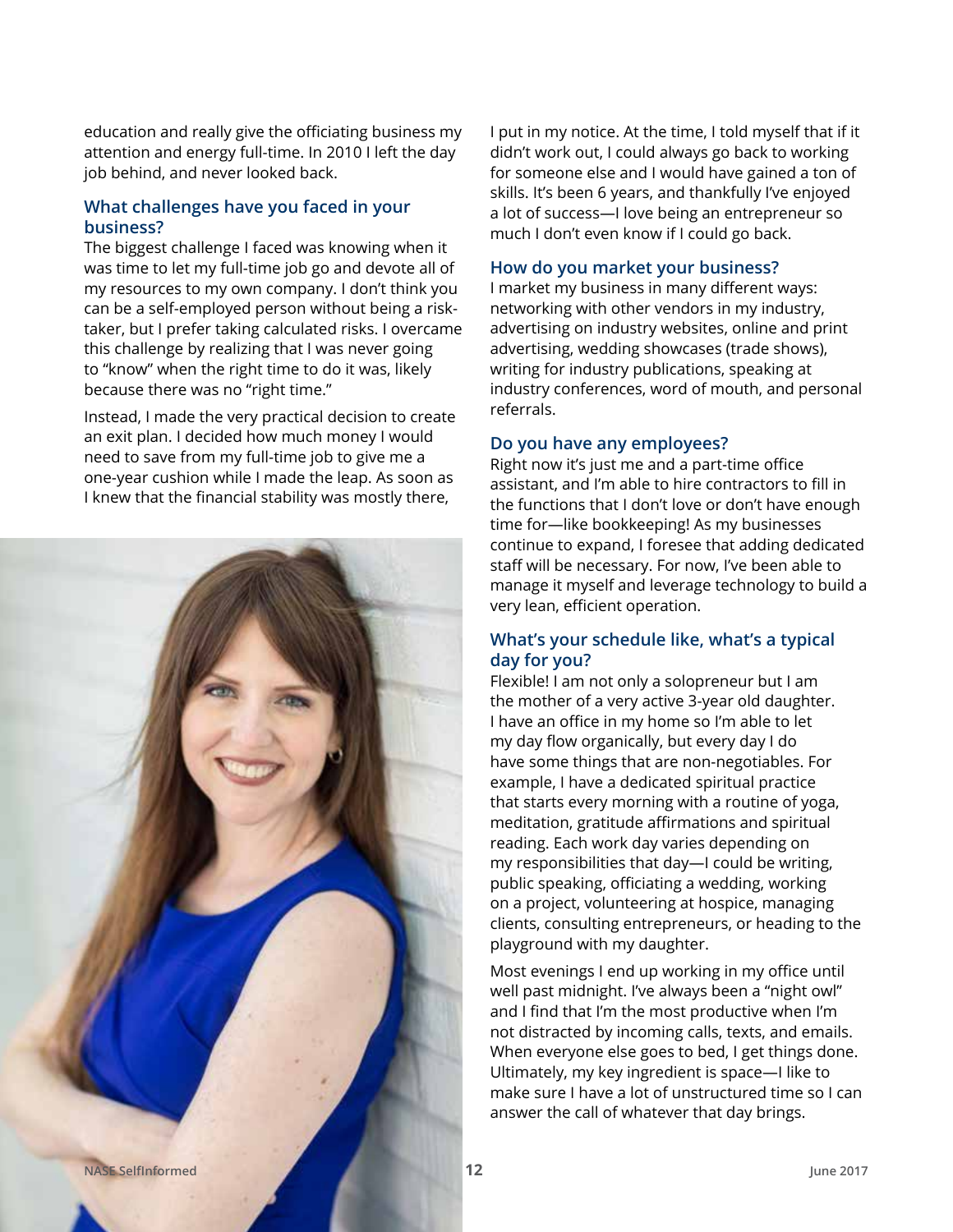

#### **What's the best thing about being selfemployed?**

Flexibility! The day I left my full-time job I had a giant banner made with one word: FREEDOM. I still have it hanging up as a constant motivator and reminder as to why I made this leap into selfemployment in the first place.

#### **What's the best compliment you've ever received from a client?**

I began performing same-sex marriage ceremonies in Washington, DC back when it became one of the few places that legally allowed same-sex unions. I performed the marriage of two men who had been partners in secrecy for nearly 40 years, and one of them had become terminally ill and was bedridden. It was just the three of us present for and intimate and emotional ceremony, and they both cried tears of joy and disbelief that they were finally able to honor each other in this most sacred way after so many years. They thanked me for bearing witness to their love and told me that without me and my company, **[DC Elopements](http://dcelopements.com/)** (another one of my companies) , it may not have been possible for them to get married before their time together had ended. I believe that love is the greatest gift we have to give and receive, so to know that I was

able to facilitate that for them was truly the best compliment I could ever receive.

### **What's the most important piece of advice you would give to someone starting their own business?**

Make sure your heart is in it. Don't start a business simply because you think it is going to be a great money-making opportunity. When you are an entrepreneur, you often work way more than someone with a typical 9-5 corporate job. You end up devoting most of your life to your company when you are self-employed, especially when you're first starting out. In the times when you are overworked and exhausted, you are going to need that heart and that passion to pull you through. Having others invest in your business might get you off to a good start financially, but ultimately without heart, it is unsustainable. I am a true believer that if you follow your heart, the money will follow.

### **Any other information you would like to share?**

For anyone interested, last summer I published my first book, **[The Conscious Entrepreneur: A](http://consciousentrepreneurbook.com/)  [Guide to Maximizing Your Potential for Success,](http://consciousentrepreneurbook.com/)  [Freedom and Happiness](http://consciousentrepreneurbook.com/)**, which is available on Amazon and Kindle.